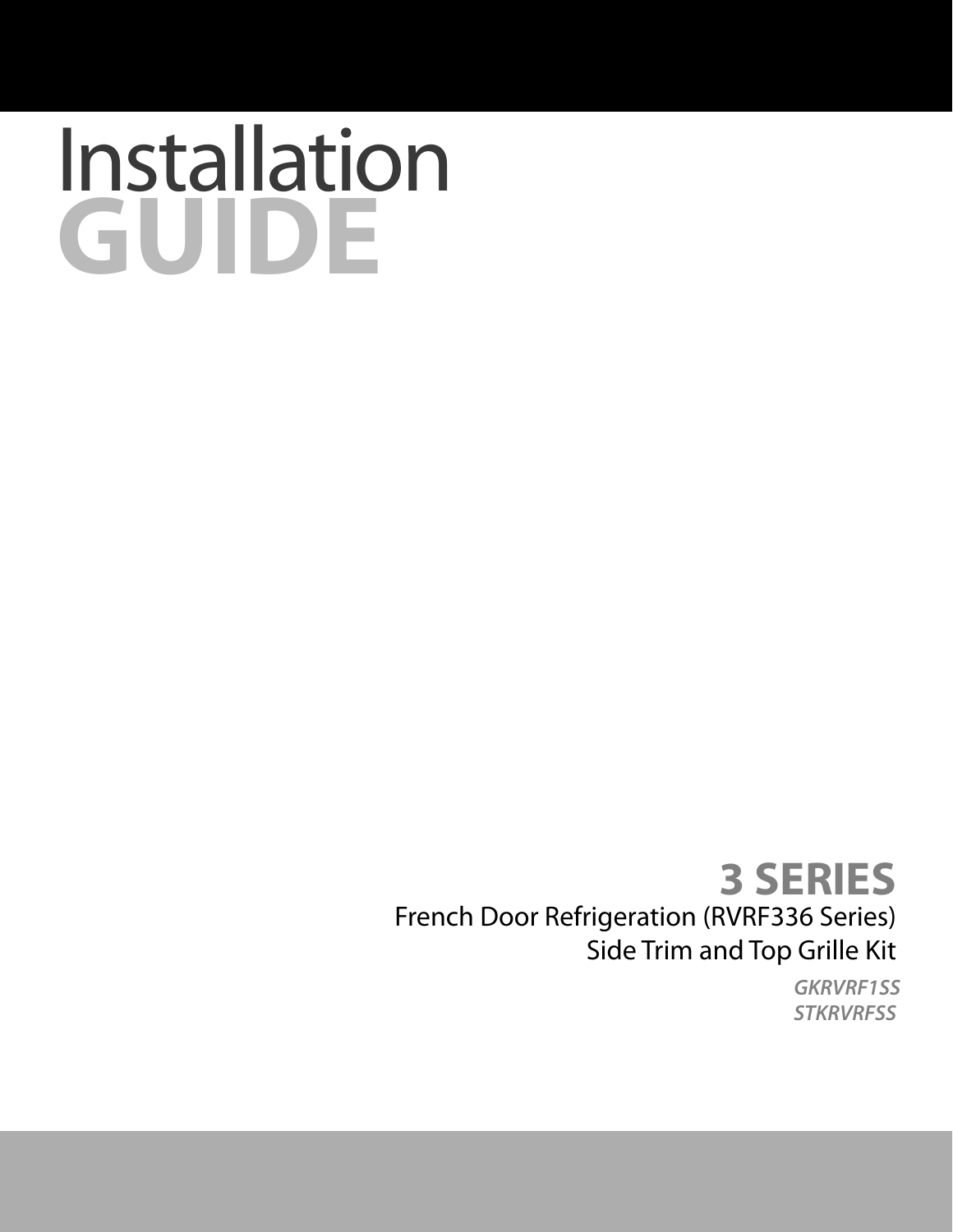

Installation - GKRVRFSS (Top Grille without side trim)



Attach spacers, included in the kit, to the grille assembly with four screws. DO NOT install spacers if installing the side trim.



Remove plastic caps from the top hinges by removing (3) 1/4" hex head screws. Save these screws to replace plastic caps.



Align and position grille on top of unit so that the face of the grille and the face of the door are flush.



Use the two inner hole locations to properly align the grille.



Place plastic caps back on top of hinges and located exisiting holes. Insert screws making sure the grille is centered.



Use washer when replacing screw in rear hole of plastic cap. Tighten all hex screws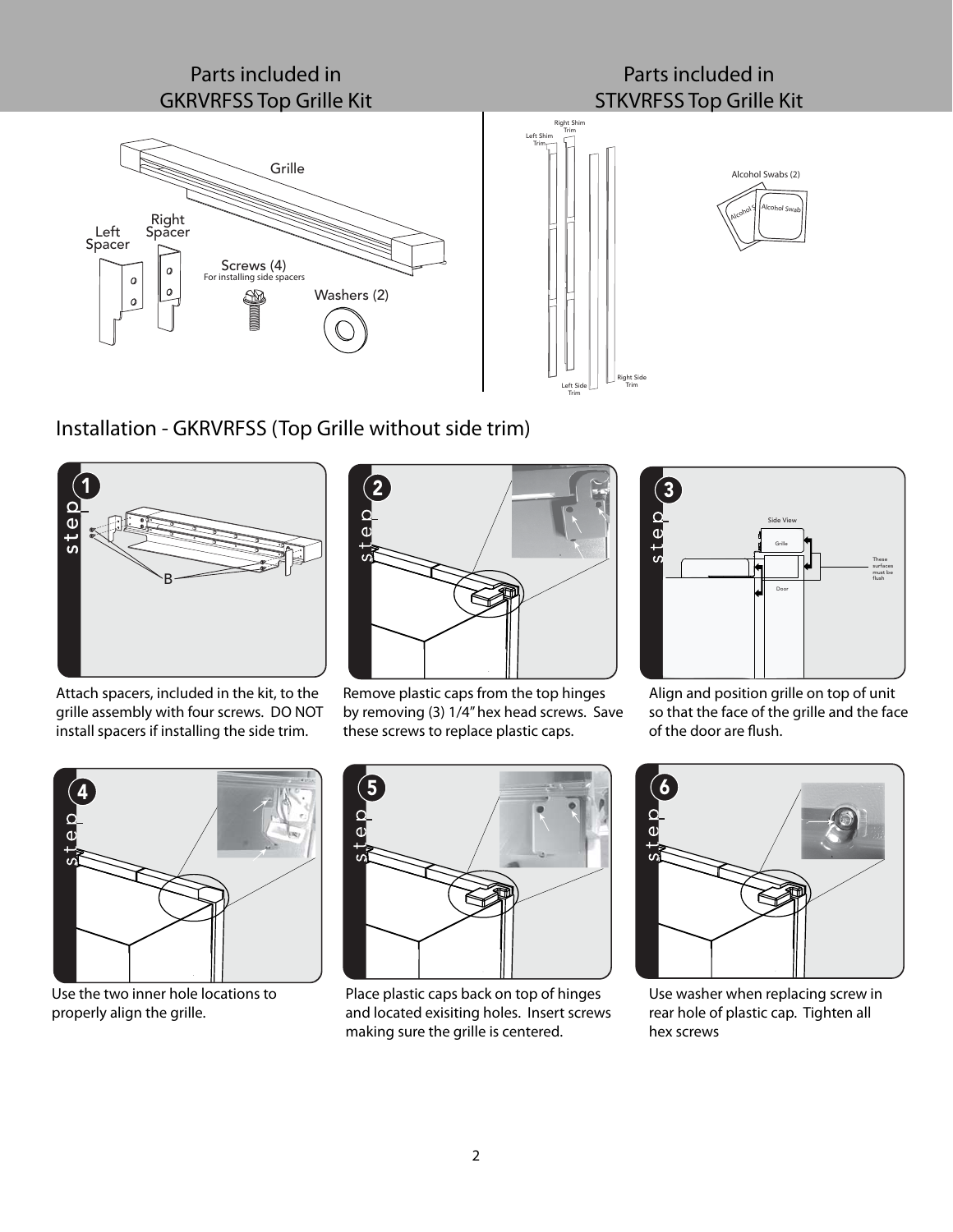## Installation - GKRVRFSS and STKVRFSS (Top Grille and Side Trim)

Side trim can be installed after attaching the grille assembly without the side spacers.

step

1

Before installing the side trim, install the grille assembly without the side spacers. Use alcohol swabs to clean areas of refrigerator cabinet and inside of side trim to ensure adhesive backing adheres to cabinet and side trim.



Shim trim has adhesive backing on both sides. Remove adhesive backing on refrigerator side only. Fit the shim trim to the front of the unit first. With center hinge, the shim trim will have a cutout. Use the cutout to locate the height of the shim trim.



Raise the unit up until the measurement from the floor to the top of the grille assembly is 71-7/8 inches.



Remove adhesive backing for the side trim. Locate the top of the side trim with the top of the grille assembly. Press the side trim into the refrigerator cabinet at the center location.

## Specifications

| <b>Freestanding Refrigerators</b> |                    |
|-----------------------------------|--------------------|
| <b>Description</b>                | <b>RVRF336*</b>    |
| Overall height with grille        | 71-7/8" (182.6 cm) |
| Cutout height with grille         | 72" (182.9 cm)     |